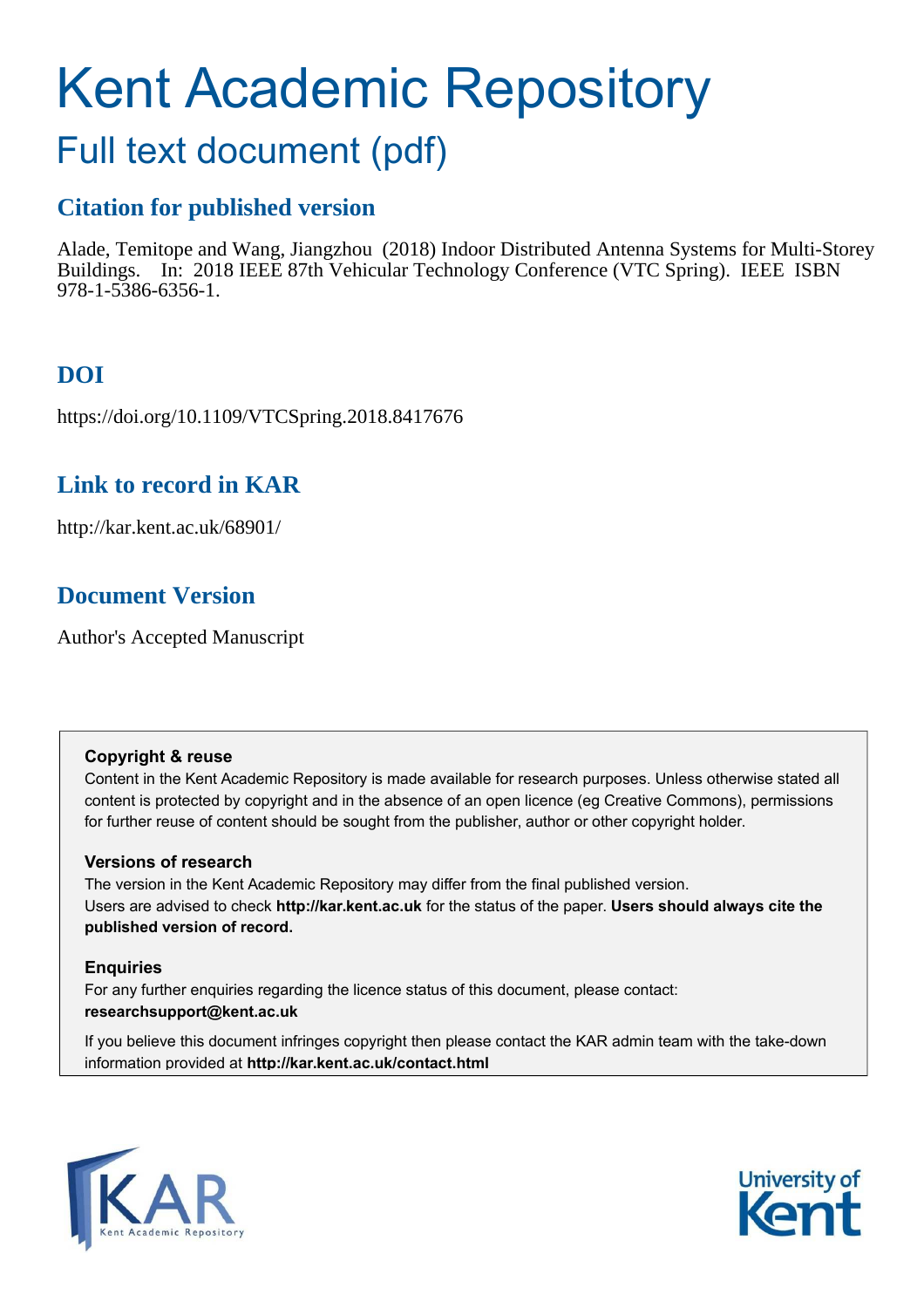# Indoor Distributed Antenna Systems for Multi-storey Buildings

Temitope Alade<sup>∗</sup> and Jiangzhou Wang† <sup>∗</sup> University of Worcester, †University of Kent, Canterbury, United Kingdom

*Abstract*—One of the main targets of fifth generation (5G) mobile communication systems and beyond is providing high data rate wireless transmissions and ubiquitous coverage to users. To support increasing subscriber populations in indoor environments, indoor wireless communication systems are required, but frequency spectrum allocations are limited and requires reuse of the limited spectrum. In order to design efficient and reliable indoor communication systems, a thorough understanding of the reuse distance is required. This paper investigates a number of important issues associated with indoor radio propagation and frequency reuse planning in multi-storey buildings employing indoor distributed antenna system (DAS), where distributed remote antenna units (RAUs) supported by a central unit (CU) communicate with mobile equipment (MEs). In the DAS, co-channel interference caused by frequency reuse is a restraining factor as the frequency reuse distances are generally smaller. The effect of different reuse distances, penetration losses, pathloss exponents, and co-channel interference on spectral efficiency is analysed and performance evaluated over a wide range of potential ME locations.

*Index Terms*—Distributed antenna system (DAS), Co-channel interference, Multi-floor in-building propagation, Spectral efficiency.

#### I. INTRODUCTION

To address the explosive growth in wireless data traffic, the wireless industry is moving to its fifth generation (5G) of mobile communication systems that will offer data rates in the range of Gigabits-per-second (Gbps), enable billions of connect devices (Internet of Things), lower latency, improved coverage and reliability. However, delivering ubiquitous and high quality wireless services to users in indoor regions such as high-rise buildings remains a major challenge. This is essentially due to long radio transmission distance, limited transmit power, limited bandwidth and electromagnetic shielding of wireless signals by walls inside buildings [1]. Moreover, penetration losses are more prominent at higher frequencies likely to be used for future mobile communications [2].

Several techniques such as massive multiple-inputmultiple-output (MIMO), millimeter wave (mmWave) networks, non-orthogonal multiple access (NOMA) and small cells are being considered for 5G to enhance data rates and improve wireless coverage [3]-[5]. To improve cellular system performance in multi-floor in-building environments, a promising additional solution is distributed antenna systems (DASs), where distributed remote antenna units (RAUs) supported by a central unit (CU) communicate with mobile equipment (MEs). DASs have drawn considerable attention in recent years due to its enormous improvement in terms of better coverage, lower transmit power and higher data rates

[6]. With DASs, the radio transmission distance from an ME to the surrounding RAUs is reduced and a high signal-tonoise ratio (SNR) can be achieved.

On the other hand, indoor DAS is particularly susceptible to co-channel interference due to frequency reuse between indoor cells [7]. Unlike two-dimensional planar frequency reuse strategies employed in outdoor DAS where the resulting co-channel interference from neighboring cells can be reduced with careful deployment techniques, reducing cochannel interference for indoor DAS is a challenge. This is mainly because the indoor propagation environment is considerably more compact, and all RAUs and MEs are located in close proximity. In order to achieve ubiquitous coverage of the service area, an operator would need many more cells. Therefore, knowledge of reuse distances between within the building is important if efficient indoor DASs are to be designed. Furthermore, due to large variability in building layouts, architectural styles, and building materials [8], it is important to explore how radio-waves propagate within and around buildings, and give rise to co-channel interference in multi-floor indoor wireless systems.

This paper investigates the performance of in-door DAS in the presence of co-channel interference. Radio channel propagation characteristics in multi-storey buildings, with frequency reuse among floors, and the resulting impact on system performance are examined.

#### II. SYSTEM MODEL

Fig. 1 shows the uplink of an indoor DAS in a multi-storey building where each storey in the building is treated as a cell with the floors forming natural boundaries. RAUs are evenly located across every floor to serve all MEs on each floor. The RAUs are connected to the CU via high bandwidth links such as optical fibre or cable. Each floor of the building has a similar construction with an internal wall, and frequency reuse is employed among the floors.

In the building considered, there are a total of *K* CUs, one on each floor and each CU is equipped with *N* RAUs. Each floor has a common inter-floor spacing of *F* meters, and one active ME-*k* equipped with single antenna is evenly located across each floor at height of  $v$  meters. The reuse distance *C* measured in floors, is the distance at which the frequency resource can be reused (Fig. 1 illustrates a reuse distance of three floors). Thus, *FC* is the total reuse distance in meters. In dense urban environments, there are likely to be nearby buildings, accordingly, it is assumed that there is a multi-storey building located a few meters away from the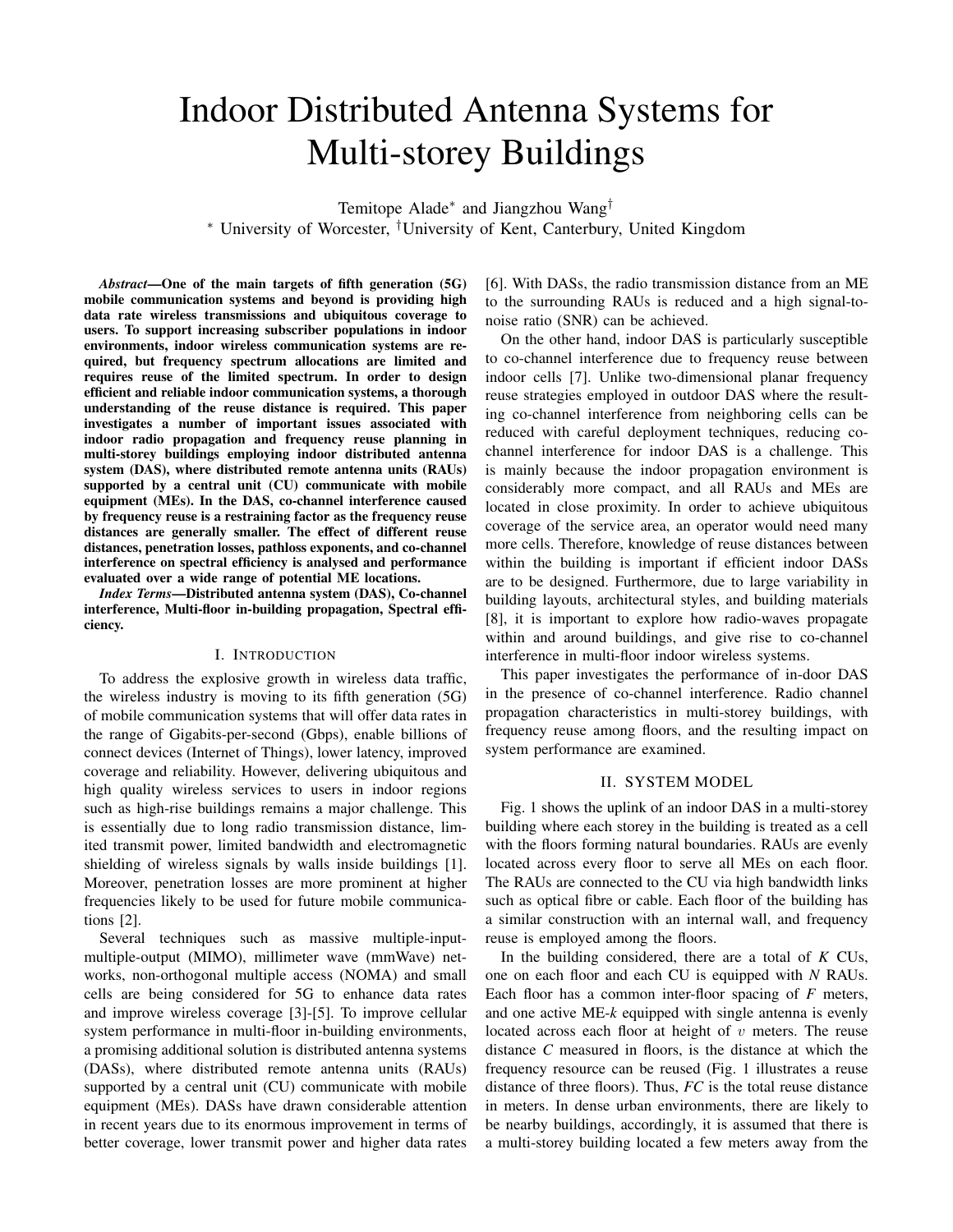reference building. Analysis of both line-of-sight (LOS) and non-LOS (NLOS) propagation conditions are considered.



Fig. 1. Indoor DAS with frequency reuse distance of three floors

#### *A. Propagation mechanisms in multi-storey buildings*

Measurement campaigns in multi-storey buildings have been conducted by several studies [11]-[11]. The general trend suggest that signal losses are determined by floor plans, construction materials used, peoples' positions and movements, type and number of office equipment, scale of MEs used, and so on. Where there is an adjacent building, there are indications that reflections from the building contribute to propagation between floors of the victim building [11]. Accordingly, this paper assumes that interfering signals from other MEs arrive from co-channel floors via inter-floor penetration and reflections from the adjacent building.

#### *B. Channel model*

The model of the channel between ME-*k* and *n*-th RAU on the reference floor is the sum of low pass equivalent impulse responses of the individual paths expressed as

$$
H_{k,n}(t) = h'_{k,n}(t) + \hat{h}_{k,n}(t)
$$
\n(1)

where  $h'_{k,n}(t)$  and  $\hat{h}_{k,n}(t)$  denote the impulse responses for inter-floor paths, and the reflected paths from the adjacent building, respectively.  $h'_{u,n}(t)$  is given by

$$
h'_{k,n}(t) = (d_{k,n})^{-\mu/2} \cdot \tilde{\varphi}_{k,n}^{l/2} \cdot \varphi_{u,n}^{r/2} \cdot \alpha_{k,n} \cdot e^{j\theta_{k,n}} \cdot \delta(t - \tau_{k,n}) \tag{2}
$$

where  $d_{u,n}$  is the distance between ME- $k$  and the *n*-th RAU on the reference floor.  $\mu$  is the path loss exponent, typically between 2 to 6 depending on the propagation condition [12].  $\tilde{\varphi}_{k,n}$  and  $\varphi_{k,n}$  are the penetration loss through a single wall and a single floor respectively, and  $l$  and  $r$  are the number of walls and floors in the transmission path respectively.  $\alpha_{k,n}$ ,  $\theta_{k,n}$  and  $\tau_{k,n}$  are the channel fading coefficient, path phase, and path delay, respectively, and are statistically independent. It is assumed that  $\theta_{k,n}$  and  $\tau_{k,n}$  are uniformly distributed over  $[0, 2\pi]$  and  $[0, T_s]$ , respectively.  $\delta(t)$  denotes the Dirac delta function. Specifically,  $\alpha_{k,n}$  undergoes Nakagami fading,

hence,  $\alpha_{k',n}^2$  is Gamma distributed with the probability distribution function (pdf) expressed as [16]

$$
p_{\alpha_{k',n}^2}(\alpha_{k',n}^2) = \left(\frac{m_n}{\Omega_n}\right)^{m_n} \frac{(\alpha_{k',n}^2)^{m_n - 1}}{\Gamma(m_n)} \exp\left(-\frac{m_n}{\Omega_n} \alpha_{k',n}^2\right),
$$
  

$$
\alpha_{k',n} \ge 0
$$
 (3)

where  $m_n$  is the Nakagami factor and  $\Omega_n$  is the average fading power of the received signal. The parameters  $\Omega_n$  and  $m_n$  can be expressed as

$$
\Omega_n = E[\alpha_{k',n}^2] \text{ and } m_n = \frac{\Omega_n^2}{E[(\alpha_{k',n}^2 - \Omega_n)^2]}, m_n \ge \frac{1}{2} \text{ respectively.}
$$
  
  $\hat{h}_{k,n}(t)$  in (1) is given by

$$
\hat{h}_{k,n}(t) = \left(\hat{d}_{k,n}\right)^{-\hat{\mu}/2} \cdot \hat{\varphi}_{k,n}^{1/2} \cdot \ddot{\varphi}_{k,n} \cdot \hat{\varphi}_{k,n}^{1/2} \cdot \hat{\alpha}_{k,n} \cdot e^{j\hat{\theta}_{k,n}} \cdot \delta(t-\hat{\tau}_{k,n})\tag{4}
$$

where  $d_{k,n}$  denotes the distance between ME- $k$  and the *n*th RAU on the reference floor when the signal is reflected by the adjacent building as illustrated in Fig. 1.  $\hat{\mu}$  is the path loss propagation exponent of the reflected path towards the adjacent building (free space propagation is assumed,  $\hat{\mu} = 2$ ,  $\hat{\varphi}_{k,n}$  is the reflection coefficient at the building surface and  $\ddot{\varphi}_{k,n}$  is the transmission loss through the glass windows. it is assumed that the reflected path experiences glass penetration loss twice.  $\hat{\alpha}_{k,n}$ ,  $\hat{\theta}_{k,n}$  and  $\hat{\tau}_{k,n}$  are the channel fading coefficient, path phase and channel delay, respectively, for the reflected path. Due to no line of sight path,  $\hat{\alpha}_{k,n}$  is assumed to be Rayleigh distributed with the mean square  $E[\alpha_{u,n}^2] = 1$  [15]. It is assumed that  $\hat{\theta}_{k,n}$  and  $\hat{\tau}_{k,n}$  have the same distribution as  $\theta_{k,n}$  and  $\tau_{k,n}$  respectively.

#### *C. Transmit and receive signal model*

The transmitted signal from ME-*k* to the *n*-th RAU is given by

$$
x_k(t) = Re\left[\sqrt{P_s} \sum_{i=-\infty}^{\infty} b_k[i] \rho_{T_s}(t - iT_s) e^{j2\pi f_c t}\right]
$$
 (5)

where  $Re[x]$  represents the real part of x,  $P_s$  is the transmit power which is assumed to be the same for all MEs,  $b_k[i]$ is the transmitted symbol,  $T_s$  represent the symbol duration,  $E[b_k] = 0$  and  $E[b_k]^2 = 1$ .  $\rho_{T_s}(t)$  is a pulse waveform defined as  $\rho_{T_s}(t) = 1$  for  $0 \le t \le T_s$  and  $\rho_{T_s}(t) = 0$ otherwise and  $f_c$  is the carrier frequency.

Accordingly, the received signal by the *n*-th RAU can be represented by its complex low-pass equivalent as

$$
r_{k,n}(t) = D_s \cdot x_{k'}(t - \tau_{k',n})
$$
  
+ 
$$
\sum_{k=1, k \neq k'}^{K} (G_d + Q_r) \cdot x_k(t - \tau_{k,n}) + \eta_n(t)
$$
 (6)

where  $D_s = (d_{k',n})^{-\lambda/2} \cdot \tilde{\varphi}_{k',n}^{1/2}$  $k', n \cdot \alpha_{k',n} \cdot e^{j\theta_{k',n}}, G_d =$  $(d_{k,n})^{-\mu/2}\cdot\tilde{\varphi}_{k,n}^{l/2}\cdot\varphi_{k,n}^{k/2}\cdot\alpha_{k,n}\cdot e^{j\theta_{k,n}},\,Q_{r}\,=\,(\hat{d}_{k,n})^{-\mu/2}\cdot$  $\hat{\varphi}_{k,n}^{1/2} \cdot \ddot{\varphi}_{k,n} \cdot \tilde{\varphi}_{k,n}^{1/2} \cdot \hat{\alpha}_{k,n} \cdot e^{j\hat{\theta}_{k,n}}$  and  $\eta_n(t)$  is the complexvalued additive white Gaussian noise (AWGN) received by the *n*-th RAU, which has a zero mean and a double sided power spectral density  $N_0/2$ . Assuming the phase and the path delay are known at the receiver and the receiver has a perfect timing synchronisation with the ME- $k^{'}$  i.e.,  $\tau_{k',n} = 0$ ,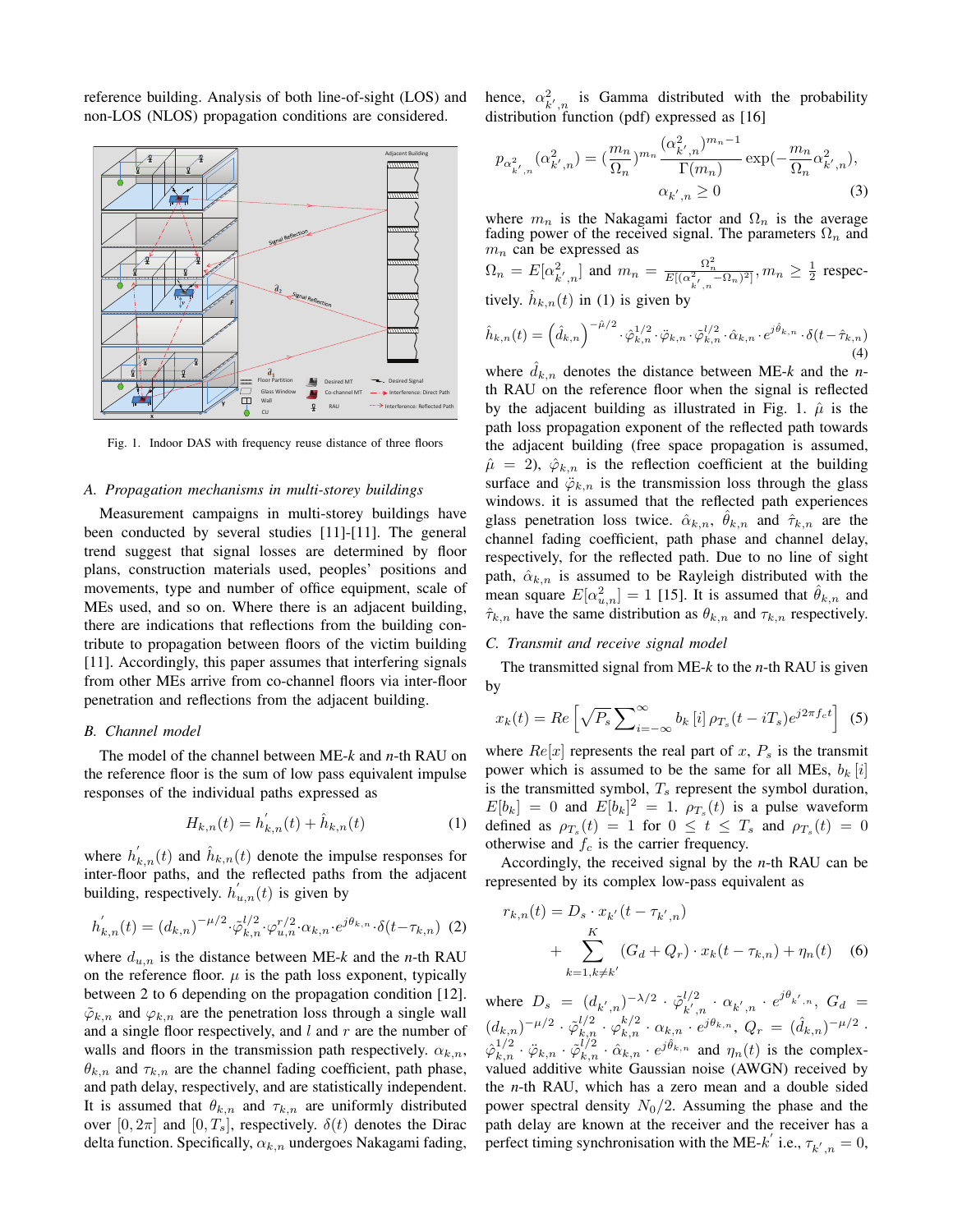the demodulated signal of ME- $k^{'}$  over one symbol period  $T_s$ is given by

$$
Z_n = Re \left\{ \frac{1}{T_s} \int_0^{T_s} r_{k,n}(t) \cdot e^{-j2\pi f_c t} \cdot e^{-j\theta_{k',n}} dt \right\}
$$
  
= Re  $[S_n + I_n] + \eta_n$  (7)

where  $S_n$  is the desired signal component received by the *n*-th RAU on the reference floor, given by

$$
S_n = \frac{1}{T_s} \int_0^{T_s} D_s \cdot x_{k'}(t) \cdot e^{-j\theta_{k',n}} \cdot e^{-j2\pi f_c t} dt
$$
  
=  $\sqrt{P_s} \cdot (d_{k',n})^{-\mu/2} \cdot \tilde{\varphi}_{k',n}^{1/2} \cdot b_{k'} \cdot \alpha_{k',n}$  (8)

 $I_n$  is the total co-channel interference term received by the *n*-th RAU on the reference floor, given by

$$
I_n = \sum\nolimits_{k=1, k \neq k'}^K I_{k,n} \tag{9}
$$

where  $I_{k,n}$  is the co-channel interference component from other floors, given by

$$
I_{k,n} = \frac{1}{T_s} \int_0^{T_s} \left( G_d \cdot x_k (t - \tau_{k,n}) \cdot e^{-j\theta_{k,n}} \right. \\ + Q_r \cdot x_k (t - \hat{\tau}_{k,n}) \cdot e^{-j\hat{\theta}_{k,n}} \right) dt \tag{10}
$$

Since  $E[\alpha_{k,n}^2] = 1$ ,  $E[b_k] = 0$ ,  $E[b_k \cdot b_k^*] = 1$  and  $E[\tau_{k,n}^2] =$  $E[(T_s - \tau_{k,n})^2] = \frac{T_s^2}{3}$ , and similarly,  $E[\hat{\tau}_{k,n}^2] = E[(T_s (\hat{\tau}_{k,n})^2$  =  $\frac{T_s^2}{3}$ , the real and imaginary parts of  $I_{k,n}$  have the same variance derived as

$$
\sigma_{I_{k,n}}^2 = \frac{P_s}{3} \cdot [(d_{k,n})^{-\mu} \tilde{\varphi}_{k,n}^l \varphi_{k,n}^k + (\hat{d}_{k,n})^{-\hat{\mu}} \hat{\varphi}_{k,n} \tilde{\varphi}_{k,n}^2 \tilde{\varphi}_{k,n}^l]
$$
(11)

According to [11], the total co-channel interference term  $I_n$ is a zero mean Gaussian distributed random variable. Thus, the expectation of  $I_n$  is a sum of complex Gaussian random variables easily derived as  $E[I_n] = 0$  and the variance denoted by  $\sigma_{I_n}^2$  is derived as

$$
\sigma_{I_n}^2 = E[I_n \cdot I_n^*]
$$
  
=  $\frac{P_s}{3} \sum_{k=1, k \neq k'}^K [(d_{k,n})^{-\mu} \tilde{\varphi}_{k,n}^l \varphi_{k,n}^k + (\hat{d}_{k,n})^{-\hat{\mu}} \hat{\varphi}_{k,n} \tilde{\varphi}_{k,n}^2 \tilde{\varphi}_{k,n}^l]$   
+  $(\hat{d}_{k,n})^{-\hat{\mu}} \hat{\varphi}_{k,n} \tilde{\varphi}_{k,n}^2 \tilde{\varphi}_{k,n}^l$  (12)

In (8),  $\eta_n$  is the noise component with zero mean and a variance of  $\sigma_{\eta}^2 = N_0/(2T_s)$ , which is assumed to be equal for all RAUs.

For diversity reception, the minimum mean-square error combining (MMSEC) is employed at the receiver. Accordingly, the decision variable for detecting the desired signal is expressed as

$$
Z_0 = \sum_{n=1}^{N} W_n \cdot Z_n \tag{13}
$$

where  $W_n$  is the optimum weight vector which maximizes the SINR.  $W_n$  can be expressed as

$$
W_n = \frac{\alpha_{k'n}}{\rho_n} (d_{k',n})^{-\mu/2} \tilde{\varphi}_{k',n}^{l/2}
$$
 (14)

where  $\rho_n$  is the variance of the interfering signal plus background noise at the *n*-th RAU on the reference floor, written as

$$
\rho_n = E[I_n \cdot I_n^*] + \sigma_\eta^2 = \sigma_{I_n}^2 + \sigma_\eta^2 \tag{15}
$$

Correspondingly, the instantaneous SINR is written as

$$
\gamma = \frac{\left(\sum_{n=1}^{N} W_n S_n\right)^2}{\sum_{n=1}^{N} W_n^2 \sigma_{I_n}^2 + \sum_{n=1}^{N} W_n^2 \sigma_{\eta}^2}
$$

$$
= \sum_{n=1}^{N} \frac{P_s (d_{k',n})^{-\mu} \tilde{\varphi}_{k',n}^l}{\rho_n} \alpha_{k',n}^2
$$
(16)

The pdf of the instantaneous SINR,  $\gamma$ , in (16), for arbitrary values of the Nakagami fading parameters is then obtained as [17]

$$
P_{\gamma}(\gamma) = \frac{1}{\pi} \int_0^{\infty} \frac{\cos\left[\sum_{n=1}^N m_n \tan^{-1}\left(\frac{t}{\beta_n}\right) - t\gamma\right]}{\prod_{n=1}^N \left(1 + \left(\frac{t}{\beta_n}\right)^2\right)^{m_n/2}} dt
$$
 (17)

where  $\beta_n = m_n / \bar{\gamma}_n$ .  $\bar{\gamma}_n$  is the average SINR per RAU given by

$$
\bar{\gamma}_n = \frac{\frac{2E_s}{N_0} \cdot (d_{k',n})^{-\mu} \tilde{\varphi}_{k',n}^l}{\frac{2}{3} \cdot \frac{E_s}{N_0} \left( \sum_{k=1, k \neq k'}^K \tilde{I} \right) + 1} \cdot \Omega_n \tag{18}
$$

where  $\frac{E_s}{N_0}$  is the transmit symbol energy-to-noise density ratio at the ME transmitter location and  $E_s$  is expressed as

$$
E_s = P_s \cdot T_s \tag{19}
$$

#### III. PERFORMANCE ANALYSIS

In order to maximize spectrum efficiency, the adaptive modulation is employed to combat the effect of fading. This technique allows the indoor DAS to use the highest order modulation to send more bit per symbol depending on channel conditions. Under a certain modulation order  $M_j = 2^j$  for QAM, the relationship between bit error rate and SINR  $\gamma$  can be expressed as [18]

$$
\hat{P}_e(\gamma) = \frac{1}{5} \exp\left[\frac{-3\gamma}{2(2^j - 1)}\right]
$$
\n(20)

where *j* is the number of bits per symbol. Given a target instantaneous BER equal to  $\tilde{P}_0$ , the adaptive modulator switching thresholds  $\gamma_j$  for switching across the modulation orders can be solved as shown in [18]. The average spectral efficiency measured in with unit of bits per second per Hertzis is defined as the sum of the data rates,  $log_2(M_j) = j$ , weighted by the probability that the *j*-th modulation constellation is assigned to  $ME-k'$  and expressed as

$$
T_u = \sum_{j=1}^{J} \log_2(M_j) \int_{\gamma_j}^{\gamma_{j+1}} P_{\gamma}(\gamma) d\gamma \tag{21}
$$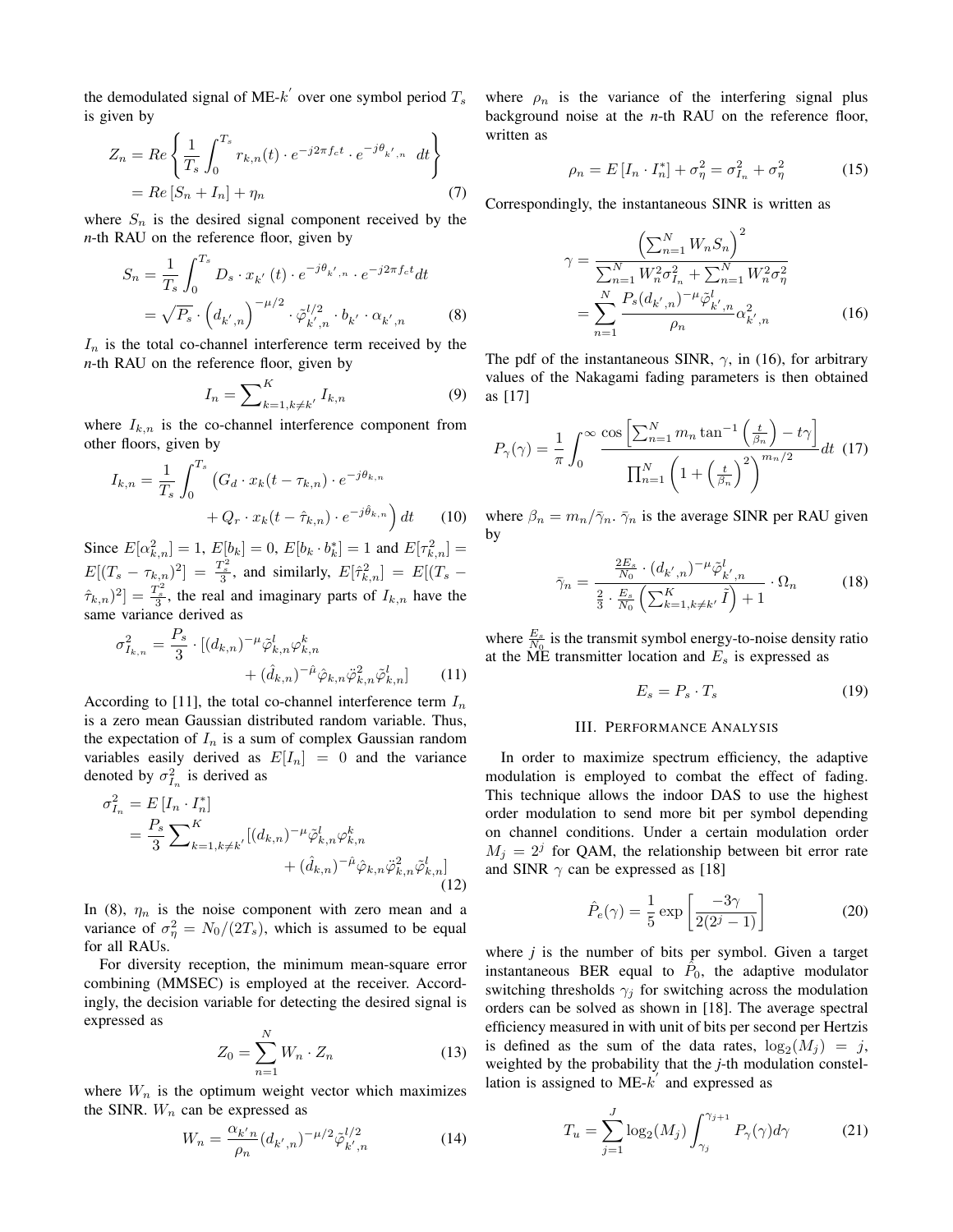#### IV. NUMERICAL RESULTS

In this section, the analytic formulas derived in Sections II and III are numerically evaluated for 10000 possible ME locations across a hypothetical 7-storey building. The dimension of the floor is  $40m \times 40m$  with an inter-floor spacing F of 4m, the MEs are evenly located at a height  $v$  of 1m above the floor and there are 4 RAUs on each floor. In evaluating the average value of spectral efficiency across the entire floor, pathloss exponent  $\lambda$ , floor penetration loss  $\varphi$ , wall penetration loss  $\tilde{\varphi}$ , reflection loss  $\hat{\varphi}$  and transmission coefficient through a glass of window  $\ddot{\varphi}$  are assumed to be 2.5, 13dB, 6.5dB, 8dB and 0.13dB respectively. This is consistent with measurement campaigns reported in [18]. Nakagami fading values  $\{m_1, m_2, m_3, m_4\} = \{1.8, 1.5, 1.25, 1.0\}$  and there is a distance of 10m between the reference and the adjacent building. The transmit SNR  $E_s/N_0$  and target BER  $\tilde{P}_0$  are set to 30dB and  $10^{-3}$ dB respectively.

Fig. 2 shows the average spectral efficiency for frequency reuse distances of  $C = 1, 2, 3$  floors. Note that a frequency reuse distance of 2 floors implies that the same frequencies are reused every two floors (co-channel interfering users are located on the 3rd, 5th and 7th floors). It is observed that increasing the reuse distance from one floor to three floors improves the performance significantly, especially at high SNR regions. This is due to high inter-floor isolation of cochannel floors which ensures high SINR, and high spectral efficiency across the floor. It can be seen from the figure that higher spectral efficiency values are achieved when the reuse distance is increased from one floor to two floors than when it is increased from two floors to three floors. This indicates that most of the co-channel interference emanates from users operating on close adjacent floors. An increase in the reuse distance from two floors to three floors results in a relatively small increase in spectral efficiency values, especially at low SNR regions. Further increases in reuse distance only results in little additional gains in spectral efficiency across the floor. Note that, channel noise becomes dominant when interference is weak, thus, at SNR regions below 35dB, spectral efficiency increases linearly. However, at SNR value more than about 40dB, the curves tend to be flat because co-channel interference dominates channel noise.

Fig. 3 shows the achievable spectral efficiency for scenarios with different path loss exponent values. In indoor environments, path loss exponent values is generally determined by the internal layout of the building. Lower path loss exponent values represent environments with fewer obstacles between the ME and the RAUs, while higher values represents a non line-of-sight (NLOS) environment with more obstructed paths. It is observed from Fig.3 that buildings with higher the pathloss exponent achieve lower system performance. This is due to increase in the path loss of the desired ME. Although a higher path loss exponent value results in greater level of isolation from co-channel floors, reducing the impact of co-channel interference, the power of the desired ME is also reduced due to increased path loss, resulting in lower spectral efficiency values. It is also observed that increasing the reuse distance from one

to three floors improves the performance considerably in scenarios with lower path loss values, whereas it has little or no effect in buildings with more obstructed paths between the ME and the RAUs especially at low SNR regions. At high SNR regions, an increase in reuse distance results in a relatively small increase in spectral efficiency for buildings with higher path loss exponent values when compared with scenarios with lower path loss exponent. This is due to high transmission path loss of the desired ME which dominates the achievable spectral efficiency.

Fig. 4 shows the achievable spectral efficiency for a range of floor penetration losses with respect to frequency reuse distances of  $C = 1, 2, 3$  floors. Depending on the composition of the floors inside the building, a significant reduction in the total received signal to interference power is due to floor penetration losses. If the floors of the building are made of corrugated steel panels of about 20 dB penetration loss for example, an evaluation of the potential spectral efficiency can be made. It is observed from the figure that reuse distance and the achievable spectral efficiency depend strongly on the composition of the floor. The spectral efficiency increases with increasing penetration loss values. This is due to attenuation of interfering signals as penetration loss increases. Buildings with low penetration loss less than 4dB may not tolerate a reuse distance of one floor due to low interfloor isolation which results in low SINR, and low spectral efficiency values. Results also indicate that co-channel users located more than two floors away contribute relatively small total interference power. Thus, higher spectral efficiency is achieved when reuse distance increases from one floor to two floors than when increased from two to three floors.

#### V. CONCLUSION

This paper has examined the performance of in-building DAS employing frequency reuse. The performance of the system is analytically quantified in terms of specific spectral efficiency for a 7-storey building by considering a propagation channel model derived from multi-floor, in-building measurement data. The results indicate that the performance of the in-building DAS is highly sensitive to propagation parameters of the building. It has been shown that beyond immediately adjacent co-channel floors, an increase in reuse distance does not always result in substantial increase in performance. These findings indicate that an entire building can reuse a small allocation of spectrum across the floors.

#### **REFERENCES**

- [1] H. Claussen, L. T. W. Ho, and L. G Samuel, "An overview of the femtocell concept", *Bell Labs Tech*. J., 13:1 (2008), 221 - 245.
- [2] R. W. Heath, N. Gonzlez-Prelcic, S. Rangan, W. Roh, and A. M. Sayeed, "An overview of signal processing techniques for millimeter wave mimo systems," *IEEE Journal of Selected Topics in Signal Processing*, vol. 10, no. 3, pp. 436-453, April 2016.
- [3] L. Lu, G. Li, A. Swindlehurtst, A. Ashikhmin and R. Zhang, "An Overview of Massive MIMO: Benefits and Challenges," *IEEE Journal of Selected Topics in Signal Processing*, vol. 8, no. 5, pp. 742-7580, Oct. 2014.
- [4] D. Nguyen, L. Tran, P. Pirinen and M. Latva-aho, "On the Spectral Efficiency of Full-Duplex Small Cell Wireless Systems," *IEEE Transactions on Wireless Communications*, vol. 13, no. 9, pp. 4896-4910, Sept. 2014